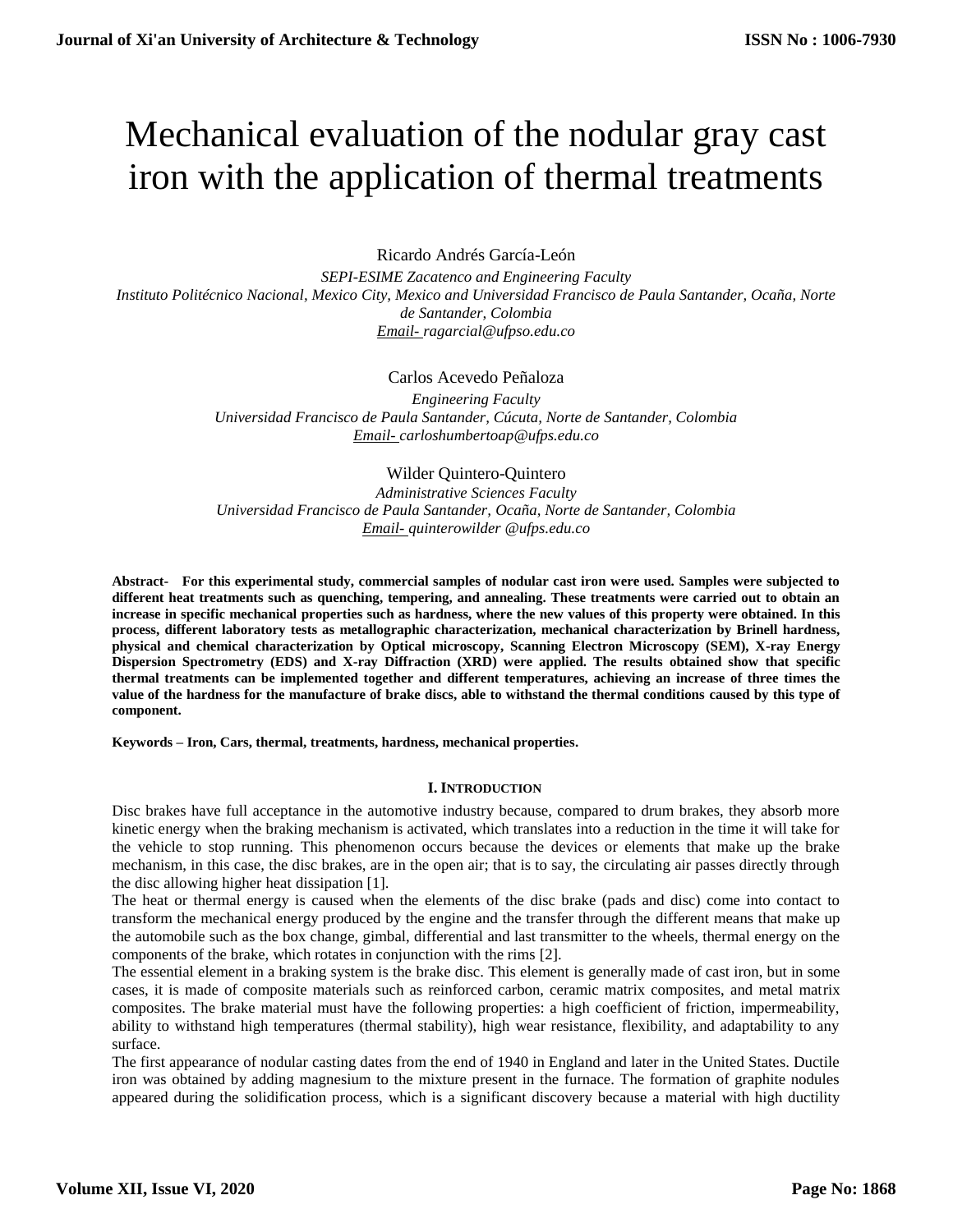and higher hardness could be obtained directly from the casting, avoiding the use of heat treatments and, therefore, minimizing the production costs. This material belongs to the family of graphite castings that have higher ductility, property that gives excellent resistance to impacts, with excellent capacity to withstand deformations. It is an alloy with the highest elongation property obtained directly by fusion in its ferritic nodular grade. It can be bent, warped, and deformed without fracturing, making it ideal for use in the manufacture of vehicle parts exposed to thermal impacts [3].

In 2012, Canzar *et al.* [4] evaluated the fatigue-service life of nodular casting with four different microstructures, in which it was observed that the largest irregularly shaped nodules reduce fracture toughness and fatigue resistance. Also, the results showed that the pearlite phase does not strongly affect the fatigue life if its proportion does not exceed 10%. Catastrophic failures in devices made from cast iron, it is essential to take into account the influence of the geometric characteristics of graphite nodules (size, shape, and distribution of nodules) on the fatigue crack initiation. In addition to the form of graphite nodules, the mechanical properties of cast iron are determined by the metal matrix. Ferritic cast iron usually is soft and ductile, while the pearlitic matrix exhibits high strength and hardness and is prone to brittle fracture.

In 2011, Blaz Samec *et al.,* [5], carried out a work-related to nodular cast iron. They used railway disc brakes, with which they performed stress and cyclic fatigue tests where it was examined the microstructure of the material at ambient temperature, 300 °C and 400 °C. They also found a ferritic-pearlitic matrix, where it was observed that at 400 °C, the matrix of the material remains stable. Besides, tensile tests at ambient temperature present practically identical results, while at higher temperatures, there was a higher dispersion of results. Young's modulus remained stable at temperature changes, while stress testing and ultimate tensile strength decreased as temperature increased. Another study on the braking process consisted of the contact between the pad (brake pad) and the disc where it was demonstrated that, due to local intensive friction heating near a contact surface, the field of compression stresses, after the start of braking at some point the normal tensile stresses occur near the subsurface region. When these stresses exceed the tensile strength of the material, the onset of surface cracks is possible, causing failures that would be unforeseen by part of the driver of the automotive [6].

In 2016 Karan Dhir [7] demonstrated that the shape and geometry of the disc are directly related to the phenomenon of heat dissipation and the probability of overheating. This phenomenon was verified by simulating three different prototypes of disc brakes, obtaining; as a result, the maximum increase in temperature between the three discs from 21.85 °C to a maximum of 225.17 °C in the disc pad swept area.

On the other hand, the need arises to obtain a material with improved surface properties to withstand the conditions to which the disc is subjected during constant braking actions. Also, properties such as high hardness, and a metallographic structure with the presence of graphite nodules which give the material higher hardness are fundamental. Thus, this article presents the study carried out on the experimental set obtained from a disc brake used in the automotive industry, which is manufactured from nodular cast iron. This material exhibits adequate mechanical properties for its operation. However, these mechanisms suffer widespread failures, such as: cracking influenced by rapid temperature changes that weaken the disc material, bent discs, thickness variation, excessive wear, corrosion, among others. The temperature variations are presented when the brake is used. The brake pad and disc interact by friction to stop the vehicle, thus causing the accumulation of thermal energy coming from the mechanical energy absorption of the wheel; this excess of thermal energy affects the mechanical properties of the material. Therefore, alternatives such as heat treatments are sought to improve the mechanical properties of nodular cast iron [8].

In this study, different thermal treatments are developed on nodular grey cast iron to obtain a better experimental condition to improve the hardness on the surface and reduce the wear loss material under automotive use.

## **II. EXPERIMENTAL DETAILS**

#### *Nodular grey cast iron samples*

Quadrate samples of nodular grey cast iron with 50 mm×50 mm×20 mm with a superficial hardness around 55 Rockwell-C were used in this study. The nominal chemical composition for the samples in (wt%) is C 3.2-3.60, Si 2.0-2.8, Mn 0.1-0.2, Mg 0.03-0.05, P 0.004-0.04, S 0.005-0.02, Cu <0.40 and balanced Iron obtained of [9][10]. In distinctive gray iron, it is generally found carbon as graphite nodules, adopting irregular shapes known as flakes. This graphite gives the grey color to the surfaces of the pieces elaborated with this material. Physical and mechanical properties, differ within wide intervals according to factors such as chemical composition, cooling speed after casting, size and thickness of parts, heat treatment, as well as microstructural parameters such as the nature of the matrix and the shape and size of the graphite flakes. The heat treatments applied are quenching, tempering, and annealing.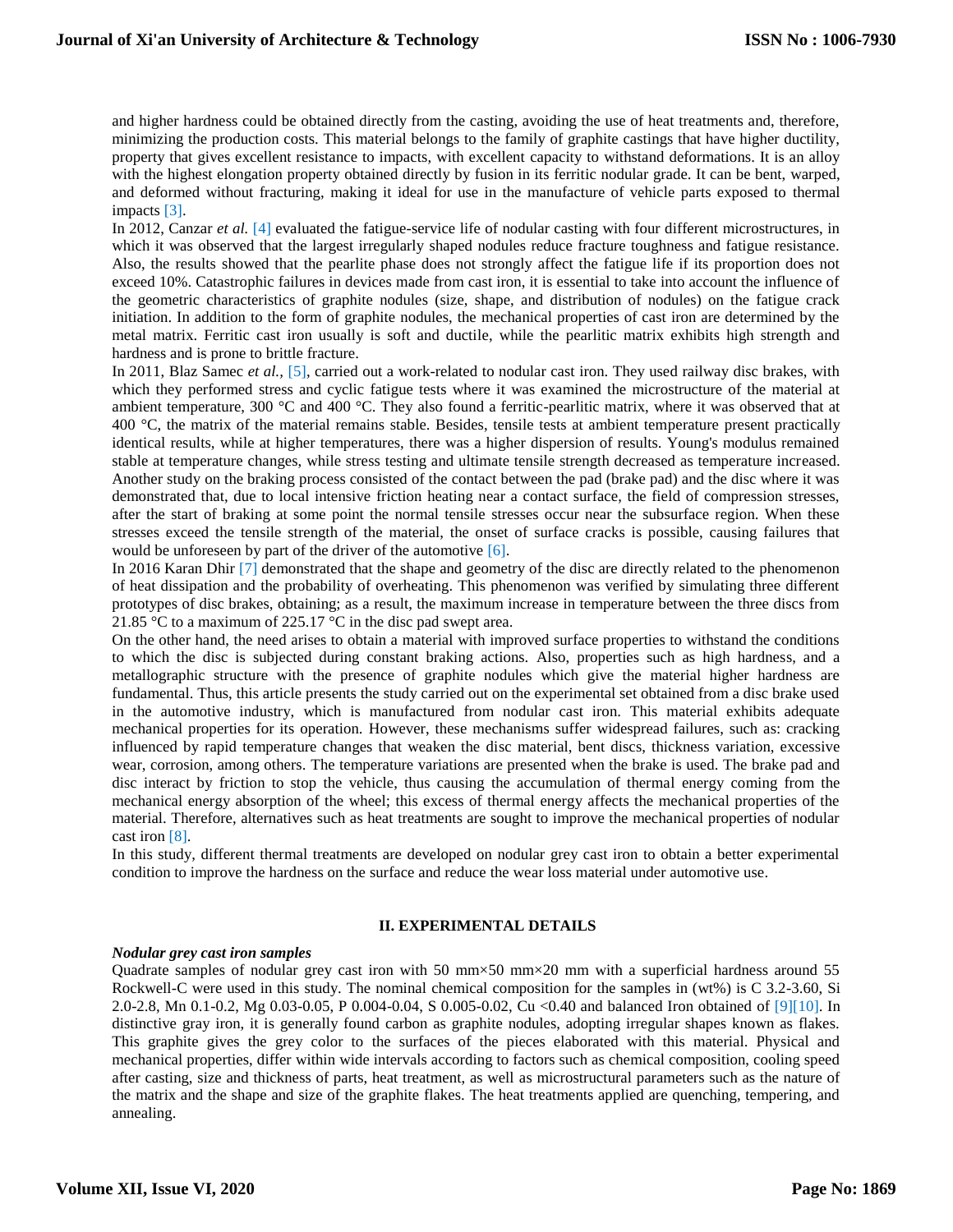#### *Thermal treatments*

The use of the heat treatment of quenching a matrix of the martensitic structure is obtained, which is one of the constituents with higher hardness, optimal for the desired improvement in the nodular cast iron. Nodular iron or ductile iron can be hardened by heating above the critical transformation temperature, around 900  $^{\circ}$ C [11]. The cooling speed plays an essential role in the formation of the microstructure. Due to the fact water quenching exceeds the critical speed, distortions or cracks are formed since, in the process of transformation of the martensite, there is a notable expansion of the volume, generating internal forces and together with thermal contractions are the cause of the cracks. According to Yu Lajtin [12], the best process for quenching is obtained employing oil quenching. The hardness reached by the grey castings after applying the quenching reaches values between 48 to 55 Rockwell-C, changing the value with the quantity and size of graphite sheets; also, the wear resistance is much higher than those presented in high carbon steels.

The heat treatment of tempering is commonly used after applying a quenching since, after the quenching process, the steel parts are very hard and fragile, which often hinders the machining. Therefore, the tempering is applied to reduce hardness and resistance, while increasing toughness and minimizing the internal stresses of the material after quenching. But this does not mean that the tempering eliminates the properties acquired by the material when the quenching was applied, but it modifies them. The temperature range depends on the desired properties for the material. These properties can be hardness, toughness, wear resistance, among others. Table 1 shows the temperature ranges for applying the tempering according to the desired properties.

|  |  | Table 1. Tempering temperature range. |  |
|--|--|---------------------------------------|--|
|  |  |                                       |  |

| <b>TEMPERATURE RANGE (°C)</b> | <b>ACQUIRED PROPERTIES</b>        |
|-------------------------------|-----------------------------------|
| $200 - 450$                   | Moderate hardness and toughness   |
| < 200                         | High hardness and wear resistance |
| > 450                         | High toughness                    |

The above properties are obtained due to the different structures acquired by the matrix in pieces according to the temperature range applied. When a temperature lower than 200 °C and higher than 40 ºC, a black martensite type structure will be obtained, called this way, due to its black tonality. To the modification of its properties, internal stresses are eliminated. When the temperature range is between 200 °C and 450 °C, the martensite obtained in the quenching is transformed in ferrite, and any austenite present is converted into bainite. Also, a black zone is formed, and its mechanical properties are modified, where a strength higher than 200,000 Psi, as well as hardness between 40 and 60 Rockwell-C, and an increase in the ductility and low toughness are obtained. Finally, when tempering is applied in a range between 450 °C and 650 °C, an increase in cementite, and at the same time, there is an increase in the amount of ferrite, which will predominate in the material matrix [13].

The annealing heat treatment is, in many cases, the last one to be applied due to the properties it provides. When applied to grey or nodular castings, its hardness can be further reduced and, therefore, its machinability improved, also, to reduce stresses and increasing ductility and impact resistance. When annealing is applied to the castings, the carbon content in the matrix disappears, and only ferrite and graphite remain. The objective of annealing is to obtain better machinability, achieving a more significant softening of the material, but keeping high resistance values [12]. The base metal selected for this experimental study was obtained from a brake disc used in the automotive industry, which is manufactured from nodular cast iron, with a microstructure that has graphite nodules, which is characteristic of this material [14]. In this process of metallographic preparation, 2% Nital which is composed of 2 ml of nitric acid and 98 ml of ethyl alcohol, was used to attack the surface for one minute. Fig. 1a and Fig. 1b shows the comparison of the microstructure at 100X of the selected sample and the nodular cast iron.



Figure 1. Microstructure comparison. a) Pearlite Nodular Foundry and b) Base material.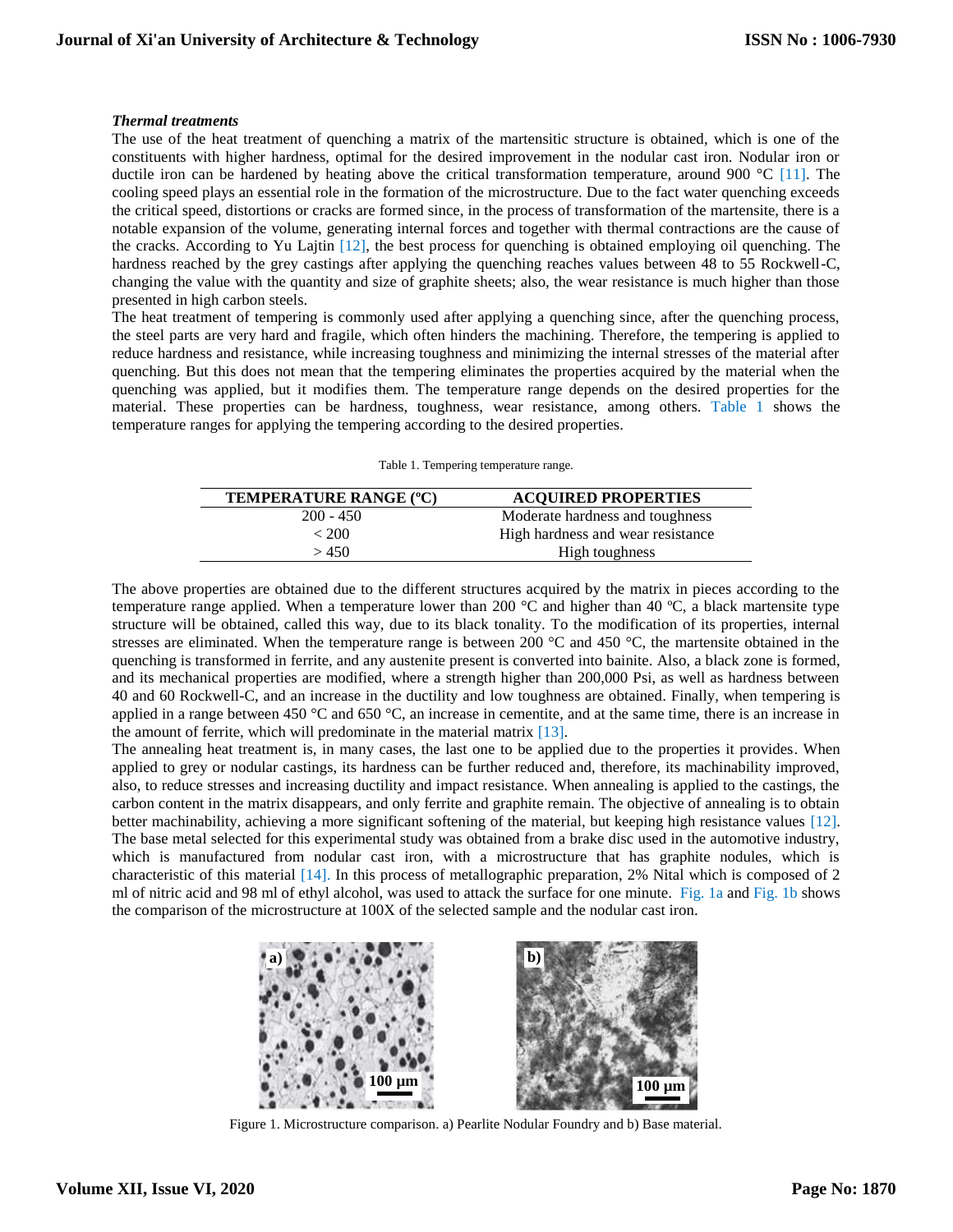#### *Experimental design*

The heat treatments applied to the base material are quenching, tempering, and annealing. The application of these three treatments seeks to increase hardness, tensile, and compressive strength, eliminating internal stresses produced during the heating of the piece in the furnace.

Fig. 2 shows the methodology applied for the development of the research.



Figure 2. Processes for the development of this research.

Initially, nine samples were obtained from the brake disc selected for this study. Table 2 shows the time, temperature, heat treatment, and cooling method applied in each sample. It is worth noting that the heat treatments were carried out in a tubular muffle furnace. The cooling process was carried out by various means to observe how the metallographic structure and hardness differ. In this way, the treatments were replicated almost three times by each sample, to obtain adequate statistical values, and then an average was obtained.

|                | <b>HEAT TREATMENT</b>                  |                                        |                                        |                 |  |
|----------------|----------------------------------------|----------------------------------------|----------------------------------------|-----------------|--|
| <b>SAMPLE</b>  | <b>QUENCHING</b><br>900 °C $\times$ 2h | <b>TEMPERING</b><br>190 °C $\times$ 1h | <b>ANNEALING</b><br>915 °C $\times$ 2h | <b>COOLING</b>  |  |
| Base material  |                                        |                                        |                                        |                 |  |
|                |                                        |                                        |                                        | Oil             |  |
| 2A             |                                        |                                        |                                        | O <sub>il</sub> |  |
| 2B             |                                        |                                        |                                        | Water           |  |
| 2C             |                                        |                                        |                                        | Air             |  |
| 3A             |                                        |                                        |                                        | O <sub>il</sub> |  |
| 3B             |                                        |                                        |                                        | Water           |  |
| 3 <sup>C</sup> |                                        |                                        |                                        | Air             |  |
| 4Α             |                                        |                                        |                                        | Oil             |  |

| Table 2. Experimental design of heat treatments. |  |  |
|--------------------------------------------------|--|--|
|                                                  |  |  |

**Note: +** are the treatments performed on each sample, and - are that were not taken into account.

#### *2.4. Mechanical and chemical tests.*

The samples obtained before the heating and cooling in the furnace were passed through different roughing processes to obtain an excellent surface; for this purpose, all samples were slightly grounded with abrasive paper. After the thermal treatments, the samples were encapsulated in cross-section in resin to facilitate the conventional metallographic preparation and hardness tests.

A conventional Felisa furnace was used to heat the samples. This furnace allowed reaching temperatures of up to 1200 °C, and enough to carry out the tests since the maximum temperature desired in the quenching process is 915 °C. In the case of the hardness tests, was used a hardness tester Mitutoyo HR-300 equipment.

Subsequently, to obtain the specimens with the sizes required to be encapsulated, a Pico 155 precision cutter was used. The encapsulation was carried out using a TP-7001 Mounting Press. In this process, the sample of nodular cast iron, together with the resin mold was introduced through the upper part of the machine. Then, it was hermetically sealed and passed through a heating stage at a constant temperature of 200 ºC and finally cooled down to room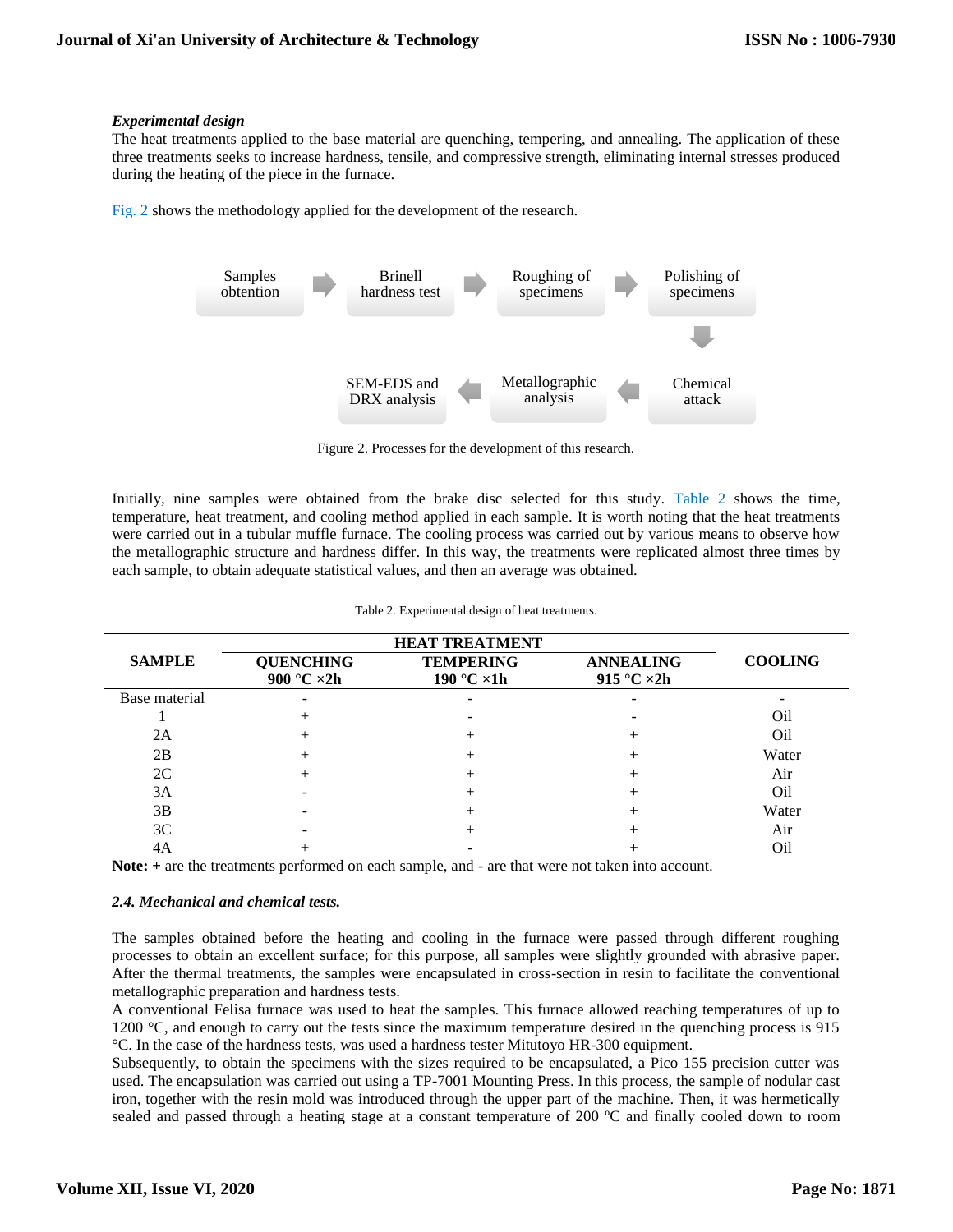temperature. Before performing the metallographic and hardness tests, polish the parts until reaching a mirror finish using sandpaper from 240 to 1,200, grit was necessary for the experimental analysis. The polishing process was carried out using a Nano 2000T grinder-polisher for 5 minutes with a disc speed of 200rpm. In the last stage, it was necessary to carry out a chemical attack with Picral to obtain a specimen suitable for passing through the microscope and observing its structure.

Scanning electron microscopy (SEM) and energy-dispersive x-ray spectrometry (EDS) techniques were carried used at 20 keV in COXEN INTEK equipment to evaluate the microstructure and the chemical composition over the surface. And finally, X-ray diffraction (XRD) technique was applied to identify the phases present in the samples without thermal treatment using Bruker D8 Advance equipment; patter was obtained with 40 kV, 40 mA, 2θ range (10°-70°), CuK $\alpha$  radiation, with a glancing angle of 1°.

# **III. EXPERIMENTAL DETAILS.**

Fig. 3 shows the identification of each sample and its respective metallography with a magnification of 100X, which was compared and analyzed. Most microstructures show the presence of graphite nodules, where their size and distribution varies according to the cooling method, similar to [15][16].



Figure 3. Metallography of the different specimens.

Pearlitic gray cast iron, its structure is complete with nodules with lamellar graphite inclusions, as shown in Table 3. The graphite is seen in the form of small veins. Perlite contains 0.8% Carbon; therefore, this carbon value is found in gray pearlitic cast iron in the bound state; that is, in the form of cement. The remaining quantity has a free state; that is, in the form of graphite. In this way, due to the geometry in the samples of ordinary gray cast iron, the graphite takes the form of small veins, this graphite is called laminar [17]. Fig. 3 shows the ferritic smelter structure where the carbon is in the free state, forming sheets of graphite streaks [18].

Due to the structure of the samples analyzed, it is a type C graphite, when a foundry has a hypereutectic composition in percentage by weight (Wt. %)  $(C+Si/3)+(P/3)$ , it is higher than 4.25%, the Solidification begins with the formation of original graphite, in the interval between the temperature of the liquid and the eutectic temperature. This graph develops freely inside the liquid, without obstacles to its growth, and provides straight sheets whose thickness exceeds that of the eutectic graph when a formation arrives. This type C graphite has resistance to thermal shock, but weak tensile strength [18].

It is interesting to note that in practice, it is complicated to find funds in which all the carbon identified in the form of graphite, as just indicated. However, this kind of casting is referred to, because marking them makes it easier to study all the other kinds. The foundries in this group are called ferritic gray foundries, and in them, all the carbon is in the form of graphite. Generally, cast iron with nodular graphite is called malleable cast iron. Thus, lamellar cast iron is called ordinary gray cast iron, and cast iron with spheroidal graphite is high-strength cast iron.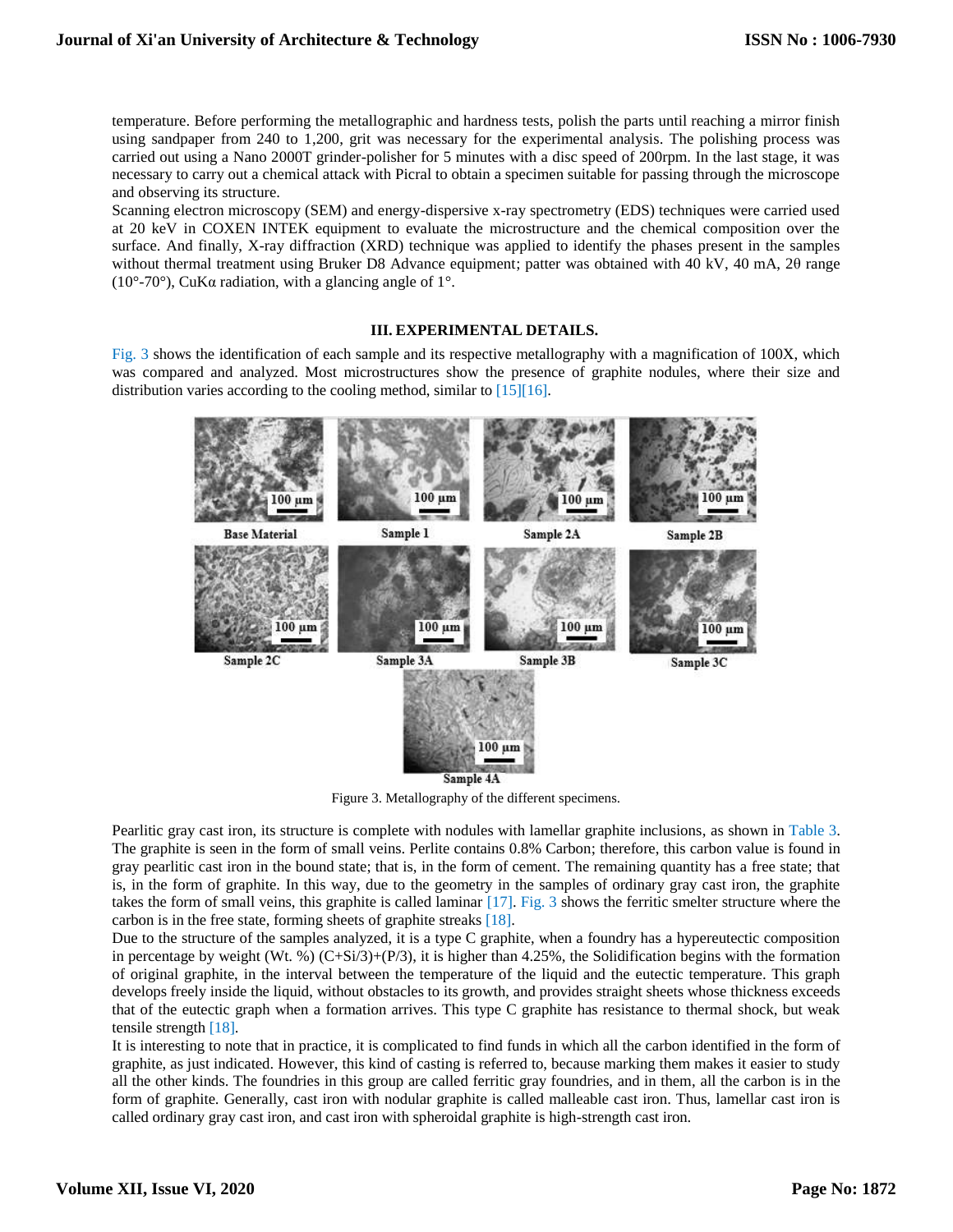The measurements were made on some parts in Rockwell B due to its low hardness, and others in Rockwell C due to its higher hardness [19][20]. Fig. 4 shows the behavior of the hardness obtained for each experimental sample.



Figure 4. Graphical behavior of hardness values.

In most specimens, the hardness increased for the base sample. It was observed that with the application of quenching alone, an increase of almost twice its hardness was achieved. This notable increase in hardness can affect the material in a certain way since it brings with it an increase in the fragility of the material. This is influenced by the internal stresses generated inside the material after quenching; therefore, it is necessary to apply other heat treatments to relieve these stresses.

From Fig. 4, show that the best samples in terms of hardness are 2C and 3C because their hardness increase was substantial to the base sample. Also, after applying the tempering and annealing, an improvement in machinability is achieved for sample 1. In other words, to obtain a piece with acceptable properties, the cooling medium in the annealing must be using air, and therefore, a slow cooling. Sample 4A has a high hardness due to its rapid cooling, using oil as a means to reach ambient temperature.

Besides, it can be deduced that the best samples in terms of hardness are 2C and 3C because their hardness increase was substantial concerning the base sample. Furthermore, after the tempering and annealing are applied, an improvement in the machinability is achieved for sample 1. In other words, to obtain a part with acceptable properties, the cooling medium in it must be annealed using the air; therefore, a slow cooling [21][22]. Sample 4A has a high hardness due to its rapid cooling, using oil as a means to reach room temperature. Phenomenon appreciated is also the samples 2, 2A, and 3A, where the highest hardness is, therefore, pieces very fragile and almost impossible to machine.

These hardness variations are due to the different microstructures obtained, where it can be observed that where there are large nodules, such as in sample 3A, the hardness is the highest, and as their size decreases, so does the hardness. Also, sample 2B exhibits the lowest hardness due to the smaller size and dispersion of the graphite nodules. Therefore, to reach a higher hardness, without affecting machinability, it is necessary to obtain a microstructure with the presence of graphite nodules of average size, but with a large number of them, as can be seen in the metallography of samples 2C and 3C.

The results obtained in Fig. 4 are compared to observe the variation of the microstructure. It can be seen in sample 2 and sample 3 that at high cooling speeds during annealing, the number of graphite nodules decreased, but at the same time, their size increased. In the sample that was quenched and subsequently annealed, a microstructure with the presence of martensite and retained austenite platelets is observed. Also, oil-cooled parts have a high hardness due to the larger size of the graphite nodules contained in a ferrite structure, this can be seen in the base sample and in the heat treatments that used oil as a cooling medium (Fig. 5), such as the sample that was quenched only at 900 °C (Sample 1), was subjected to the three heat treatments (Sample 2A), that was tempered and annealed (Sample 3A).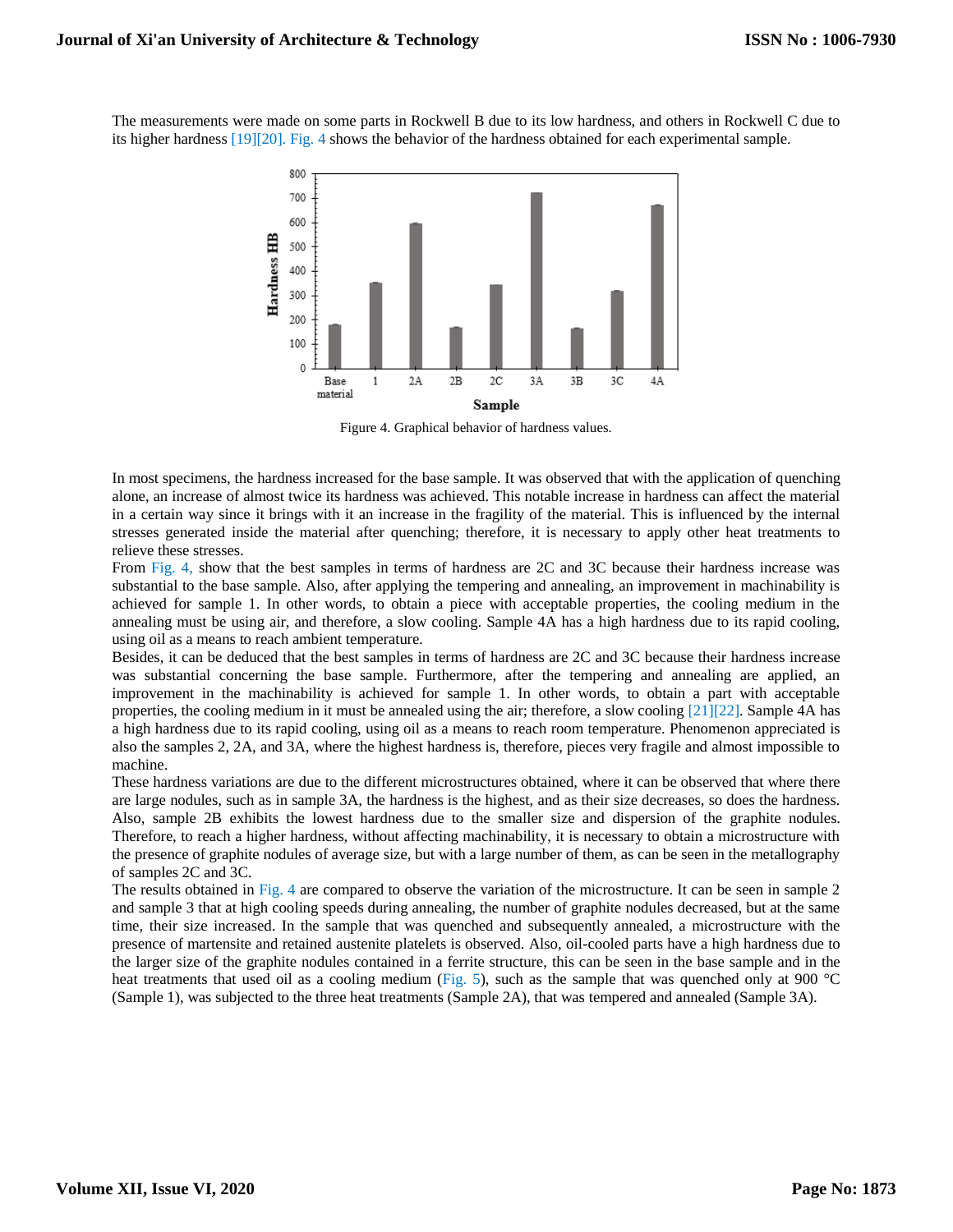

Sample 1

Sample 2A

Sample 3A

Figure 5. Metallographic samples with larger graphite size.

These results can be compared with the microstructure obtained in a research work carried out by Vélez-Restrepo [23], shown in Fig. 6, where it is observed that by applying an annealing treatment, a ferritic microstructure was obtained. In the samples that were finally annealed, a large number of graphite nodules can be observed, with a better spheroidal shape in comparison with the quenching and base material.



**Figure 6.** a) Annealed sample with a high presence of graphite nodules, and b) Modified nodular cast iron microstructure in ImageJ.

ImageJ software was used to determine the number of graphite nodules count and the amount of spheroidal graphite present in the microstructure, which has an increase of 100X. In this way, Table 3 shows the values obtained from the analysis of these images, where it can be seen that the higher the cooling speed, the lower the presence of graphite nodules in the samples that were annealed.

| Table 3. Number of graphite nodules in the microstructure. |  |
|------------------------------------------------------------|--|
|------------------------------------------------------------|--|

| <b>Sample</b>            | <b>Base material</b> |     |     | 2В  | 2C  | 3A   | 3B         |     |
|--------------------------|----------------------|-----|-----|-----|-----|------|------------|-----|
| <b>Amount of nodules</b> | 207                  | 300 | 247 | 308 | 321 | -227 | <b>230</b> | 319 |

After carrying out the heat treatments, Fig. 7 and Fig. 8 shows the SEM-EDS and XRD analysis for sample 3A, which contained the highest hardness of the experimental set.



Figure 7. Micrographics of sample 3A a) 200X, and b) 1000X

Taking into account Fig. 7b, a punctual EDS was carried out to identify characteristic alloying elements [24], and the spectrum showed in Fig. 8 was obtained.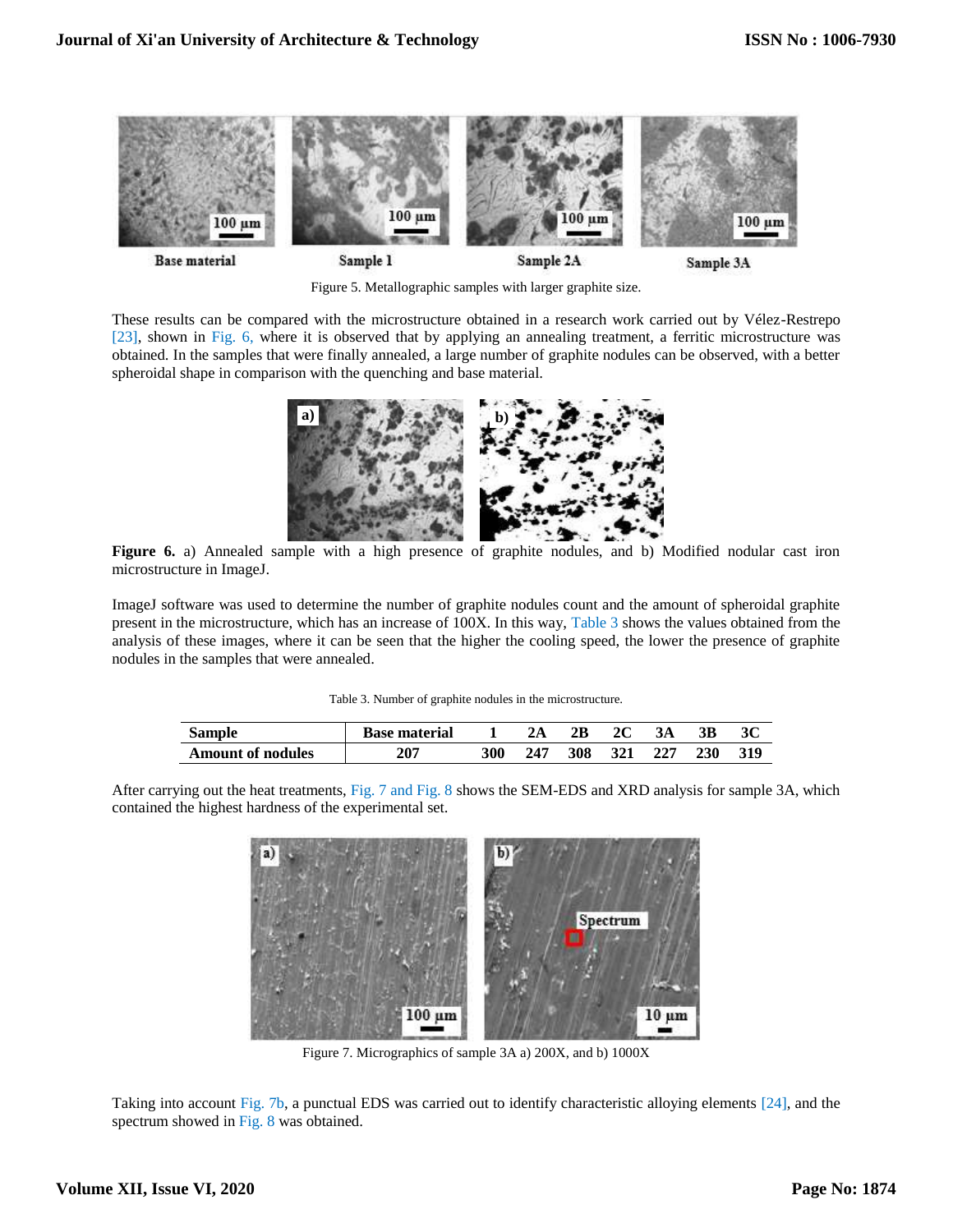

Figure 8. EDS of sample 3A.

Subsequently, to identify the phases present in the material, the XRD analysis was performed on the surface of this material, from which Fig. 9 was obtained.



Figure 9. XRD of sample 3A.

The crystalline phases were identified with the help of the PDF-2 database of the *International Centre for Diffraction Data (ICDD)*, obtaining Table 4.

Table 4. Crystalline phases of sample 3A.

| <b>PHASE</b>                            | <b>CRYSTALLOGRAPHIC CHARACTERIZATION</b> | <b>NAME (PDF)</b>               |                   |
|-----------------------------------------|------------------------------------------|---------------------------------|-------------------|
|                                         | Cubic Crystal System                     |                                 | <b>Iron Alloy</b> |
| Fe <sub>0.905</sub> Si <sub>0.095</sub> | $A = B = C = 2.86$                       | $\alpha = \beta = \varphi = 90$ | $(000-65-6323)$   |

The previous figure showed the presence of FeSi due to the alloying elements in a more significant proportion analyzed by the EDS. This phase is the beginning of the formation of the graphite nodules through the heat treatments carried out, in which the grain boundaries (nodules) can be observed according to the results obtained in Table 4.

#### **V. CONCLUSIONS**

When nodular cast iron is first subjected to a heat treatment of quenching, it achieves high and optimum hardness values for the manufacture of the discs that make up the disc brake mechanism.

According to the images obtained in the ImageJ software, it can be concluded that at high cooling speeds, the number of nodules increases, but their size decreases.

In terms of the hardness values provided by the hardness tester, it can be said that cooling in oil is adequate because it gives the material a high hardness together with a metallographic structure, where there is a large number of graphite nodules giving the material a high hardness and machinability.

A high value of hardness obtained by pos-thermal treatment improves the behavior of fiction and wear loss material, aim to the useful life of the brake disc for this use principally.